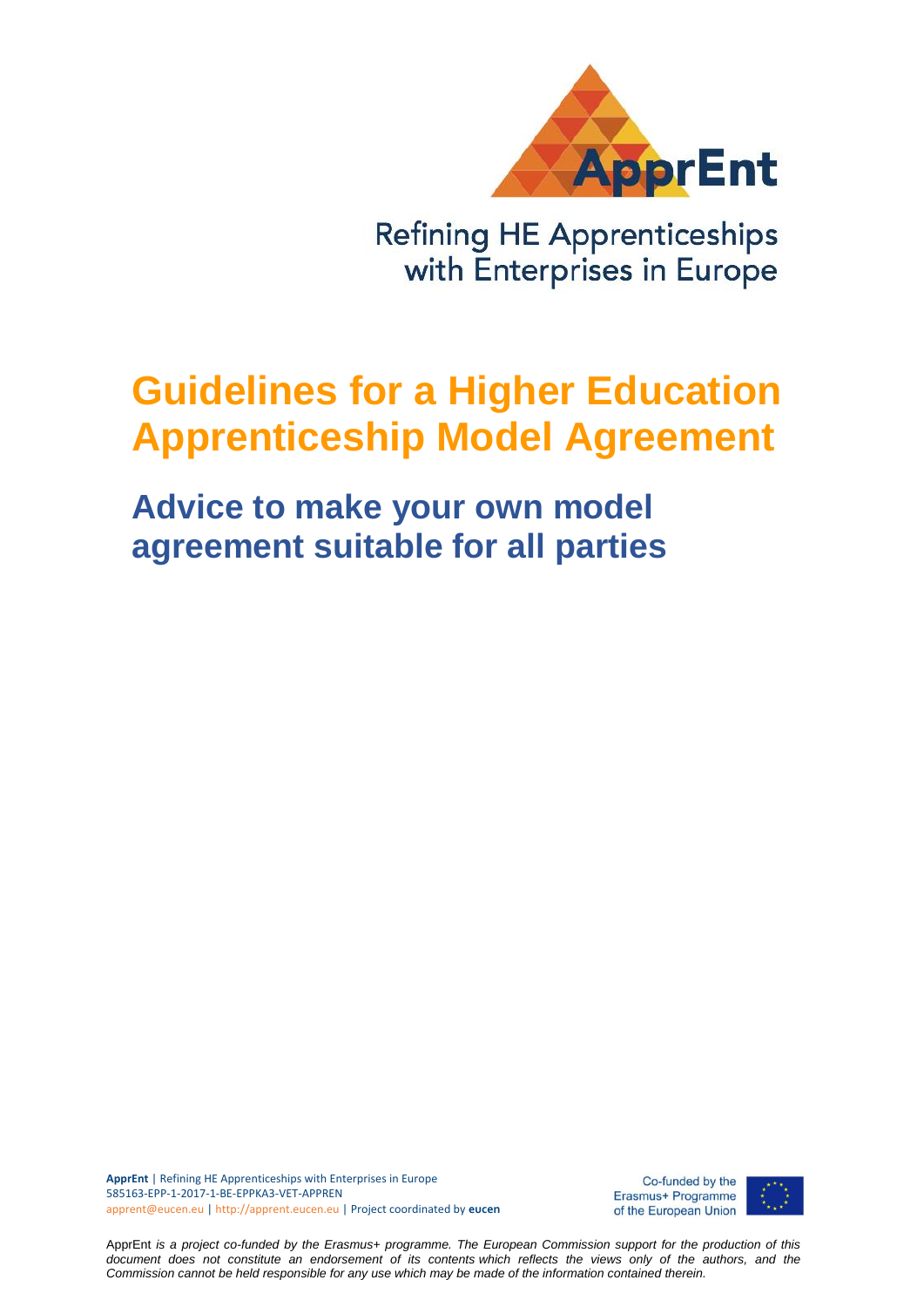

#### **ApprEnt consortium**:

European university continuing education network, **eucen** (BE) Université de Bretagne Occidentale, UBO (FR) Danube University of Krems, DUK (AT) University of Tallinn, UT (EE) Universidade de Aveiro, UA (PT) University of Turku, UTU (FI) Universitá di Catania, UNICT (IT) Universidad Complutense de Madrid, UCM (ES) Chamber of Commerce Brest (FR) Senate (AT) Estonian Chamber of Commerce and industry (EE) Associaçao Industrial de Aveiro (PT) Federation of Finnish Enterprises, Southwest region (FI) Asociacion de empresarios del Henares (ES) Fundació Bosch i Gimpera (ES)

Publisher: **eucen**, Barcelona, Spain, 2019, [http://www.eucen.eu](http://www.eucen.eu/) Authors: Carme Royo, Francesca Uras Editorial Board: The ApprEnt consortium Design, Typeset and Layout: Jordi Sanchez

**Citation**: Carme Royo, Francesca Uras (Ed.) (2019): *Guidelines for a Higher Education Apprenticeship Model Agreement - Advice to make your own model agreement suitable for all parties*. ISSN xxxx-xxxx © The ApprEnt consortium, 2019

An electronic version of this document can be obtained at the project website [http://apprent.eucen.eu](http://apprent.eucen.eu/)

All the ApprEnt tools may be freely used and copied for non-commercial purposes, provided that the source is acknowledged. All contents are licensed under the attribution 4.0 international <https://creativecommons.org/licenses/by-nc-sa/4.0/>

The ApprEnt project (585163-EPP-1-2017-1-BE-EPPKA3-VET-APPREN) has been funded with support from the European Commission. This publication reflects the views only of the authors, and the European Commission cannot be held responsible for any use which may be made of the information contained therein.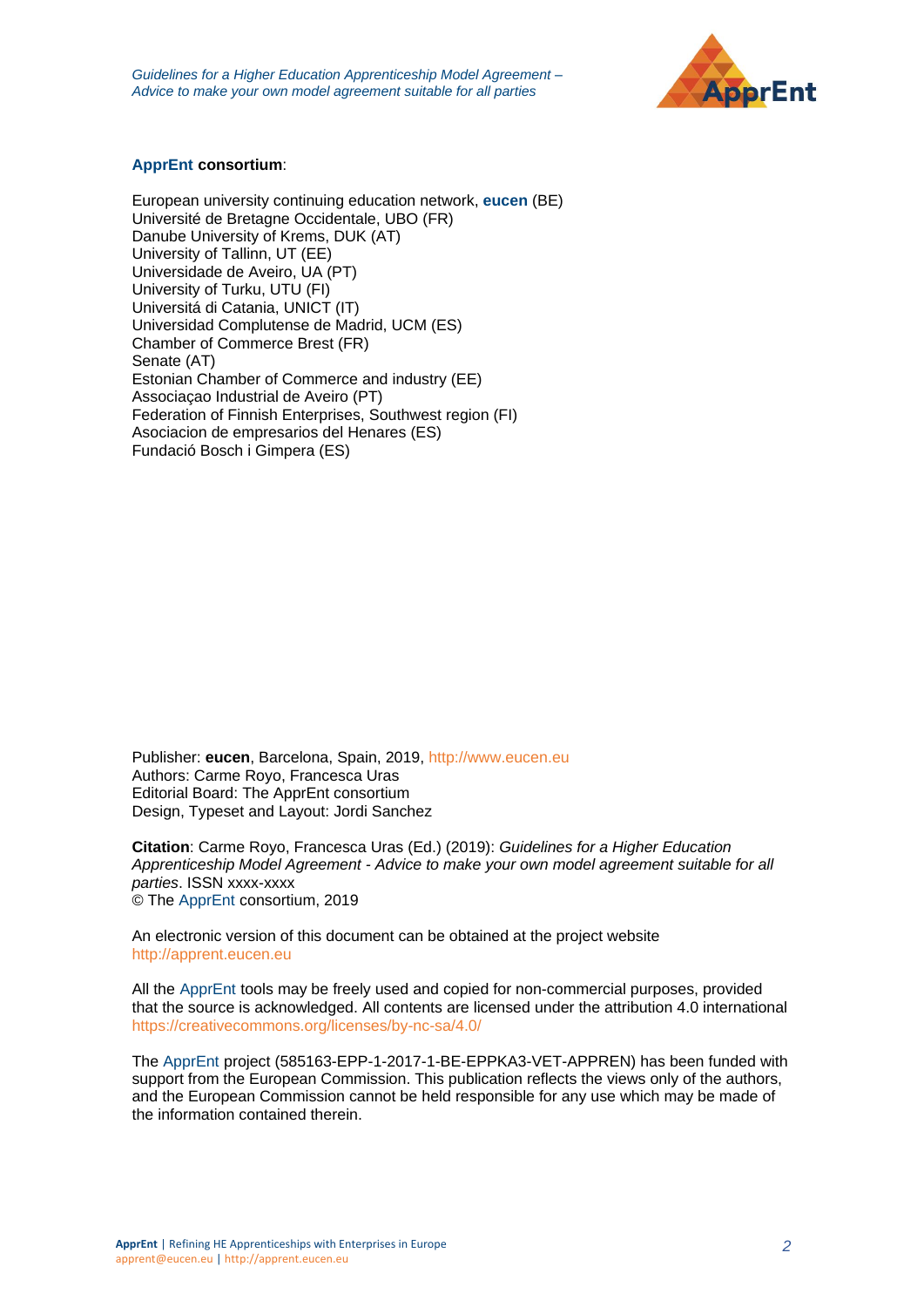

# **Introduction**

Apprenticeship programmes offer to students (i.e. apprentices) the opportunity to complete an accredited degree combining the learning at a higher education institution (HEI) and the learning at a workplace (i.e. theory and practice). The apprentice is expected to perform tasks reasonably well at the workplace but he/she is not meant to replace one of the members of staff and cannot be made responsible for important decisions or very complicated questions. He/she will be an added value for the company, working on a specific project agreed by all involved parties. The hosting company will be able to develop one or several aspects of their company (e.g. marketing, efficiency in production, design, etc) that has not been developed before due to lack of resources or time.

The relationship between the HEI, the company hosting the apprentice and the apprentice him/herself must be respectful, honest and fruitful. It will be crucial for the three parties to define well the objectives of the placement, the expected achievements and the general conditions that define the apprenticeship period. This preparatory setting up will make the apprenticeship period a better experience for the company, the apprentice and the HEI.

One key component of this preparatory set up is the design and signing of an agreement<sup>1</sup> that binds all parties in a common objective. However, when discussing the possible scenarios for the design of a unique model agreement amongst the ApprEnt partners (coming from 8 different countries), it became clear that designing one unique model would be a challenge because each country has different laws and cultural features, and each institution different rules.

Thus, after reflection we decided to develop a guide to help the reader to understand the importance of the different points that we suggest to be included in the model. We have integrated points from existing model agreements into one only document (see *Annex 1*, page [9\)](#page-8-0). The users can decide what suits them and what does not, adapting it to their own perfect model, preserving national and institutional diversity!

 $\overline{a}$ 

<sup>1</sup> The current Model Agreement should not be confused with the formal working contract that, in most countries, will be also necessary. The agreement sets up the conditions of the apprenticeship programme, its limits and expectations. The working contract connects the work done by the apprentice as employee with the enterprise, following the labour laws and regulations of the work place according to national legislation.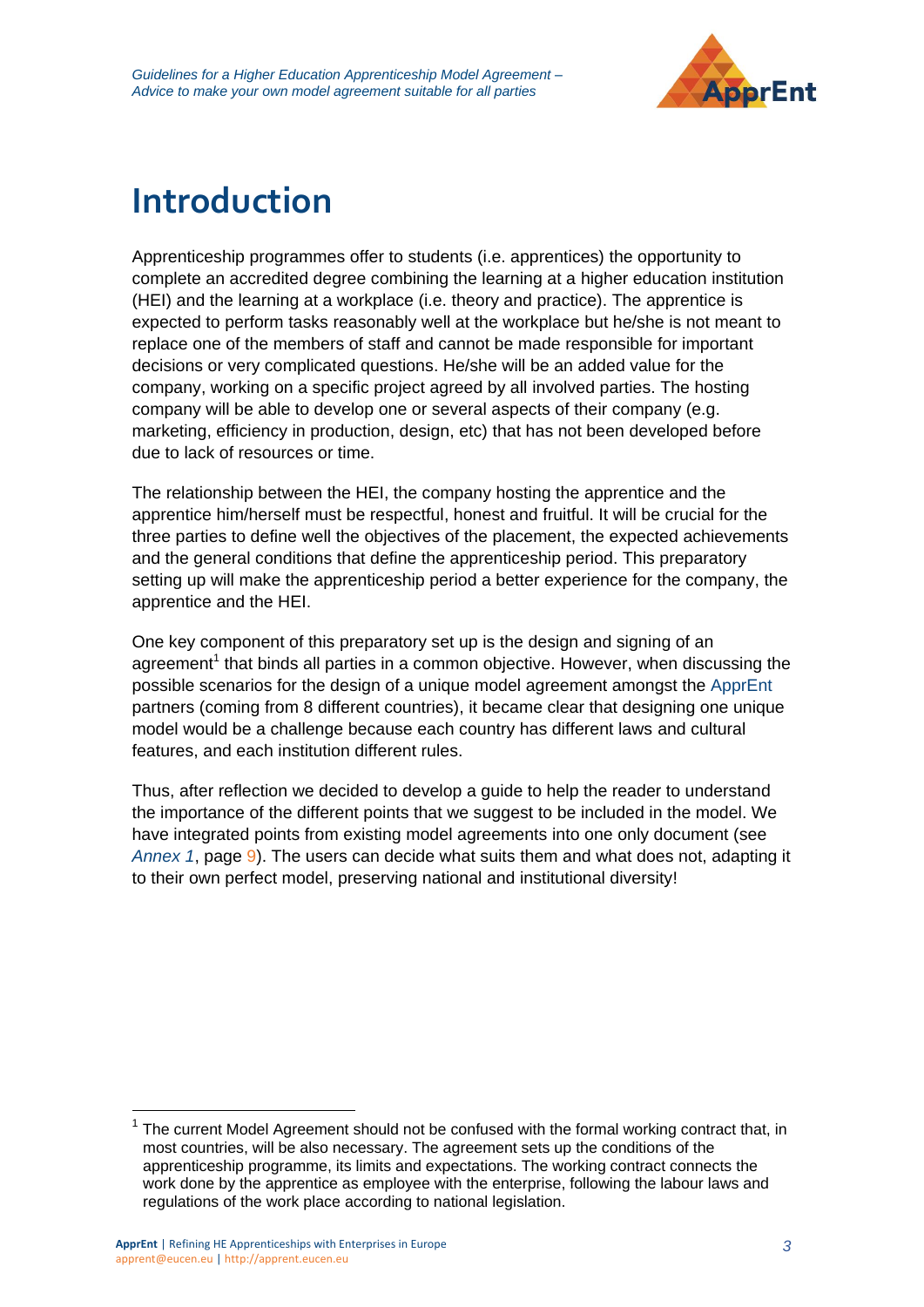

# **Guidelines for users**

The boxes below are linked to the different sections of the *Sample model agreement* that you can find in *Annex 1* (page [9\)](#page-8-0) and also with the *Sample model individual learning plan form* that you can find in *Annex 2* (page [14\)](#page-13-0). Please refer to these two annexes to see how to formulate the different points

#### **BOX 1**

#### **Introducing text, describing the parties that will sign the agreement:**

The apprenticeship schemes are programmes where three parties are well involved in the definition of the learning plan and the objectives to be achieved. Thus, the ApprEnt consortium recommends that the agreement is signed by the three involved parties: the education institution, the enterprise and also the apprentice. This way the apprentice feels as a core partner in the process, in which he/she is central.

### **BOX 2**

### **Definition of Higher Education Apprenticeship:**

The official [ApprEnt definition](https://apprent.eucen.eu/definition/) was designed in a flexible way, to allow partners find cases that had at least 4 out of the 6 identified characteristics. However, the six features of the definition are so important that ApprEnt recommends users to adopt them all, as shown in Annex 1. Please consider the 6 characteristics when designing your own programmes and advocate for others to comply with all them too.

## **BOX 3**

#### **Article 1 – Purpose of the Agreement:**

This article allows you to spell out the full title of the degree or programme that the apprentice is enrolling in. It also specifies the nature of HEA programmes in general.

#### **BOX 4**

#### **Article 2 – Organisation of the apprenticeship scheme and individual learning plan:**

It is very important that the agreement is linked to an annex describing thoroughly the parties involved, the programme and the Individual Learning Plan (ILP) for the apprentice. A template ILP model is included in this document as Annex 2. It is important to highlight that this annex includes a section for the enterprise to fill in, one for the educational institution and one for the apprentice. Section 4 of the ILP is a description of the project to carry out (when filling it in, try to be detailed with the description of learning outputs and competences).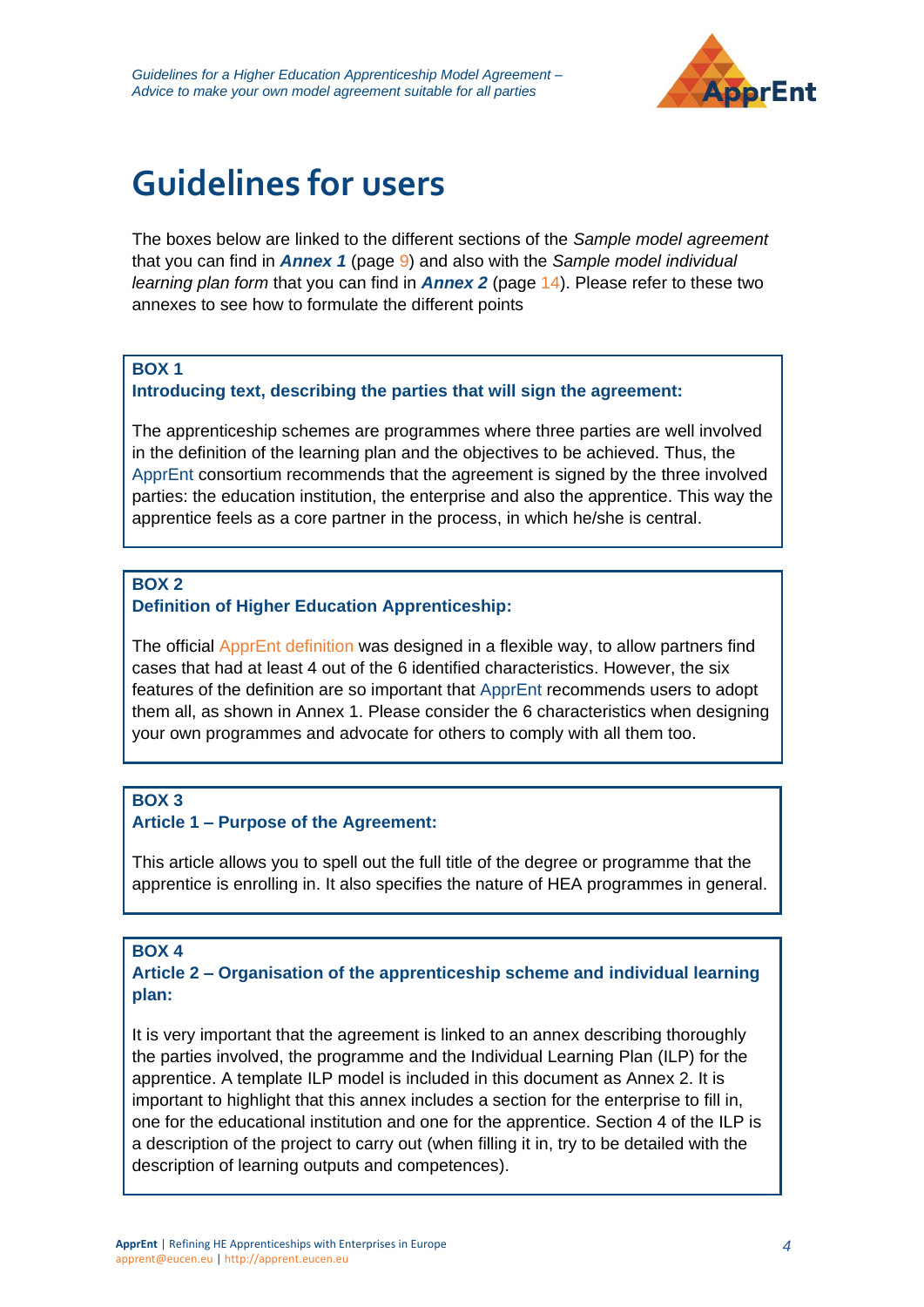

#### **Articles 3 – Responsibilities of the educational institution:**

This article describes the commitments of the HEI. From the sample points that we have included, we should highlight four:

- a) the HEI has to appoint for each apprentice a supervisor who is prepared to work in a team with the enterprise's mentor and who is adequate for the apprentice's project, with knowledge in the specific work**<sup>2</sup>**
- b) the HEI is responsible for the creation of an Individual Learning Plan that is in line with the academic requirements, but always in conjunction with the enterprise and the apprentice,
- c) the HEI will keep track of attendance, and
- d) the HEI is responsible to keep the physical or electronic version of the "apprentice dossier" to keep all the documentation of the apprentice (i.e. the agreement, the ILP, any assignments submitted, track of results in exams, reports from the enterprise, notes from meetings, etc.).

#### **BOX 6**

#### **Article 4 – Responsibilities of the enterprise:**

This article describes the commitments of the enterprise. From the sample points that we have included, we should highlight six:

- a) the enterprise has to allow the apprentice to attend exams and propose a set of working hours that do not collide with the apprentice's academic requirements of attendance, despite it may not be their legal obligation,
- b) the enterprise will keep track of attendance,
- c) the enterprise has to appoint for each apprentice a mentor who is prepared to work in a team with the HEI's supervisor and who is adequate for the apprentice's project, with knowledge in the specific area of work and at least the same academic level as the qualification that the apprentice is seeking**<sup>2</sup>**
- d) the enterprise is responsible for contributing to the creation of the Individual Learning Plan that the HEI designs,
- e) the enterprise is responsible to pass physical or electronic documents to the HEI to develop the "apprentice dossier" which keeps all the documentation of the apprentice (i.e. the agreement, the ILP, any assignments submitted, track of results in exams, reports from the enterprise, notes from meetings, etc.), and
- f) the enterprise also commits to offer to the apprentice a safe and healthy environment to work in – also needs to abide by the laws or regulations covering the rights of individuals with disabilities or/and laws for social inclusion.

 2 ApprEnt strongly recommends to prepare supervisors/mentors with adequate training focused to staff working with HEA apprentices. Please refer to the [ApprEnt CPD training](https://apprent.eucen.eu/prototype/)  [course for HEA mentors and supervisors](https://apprent.eucen.eu/prototype/) for further details.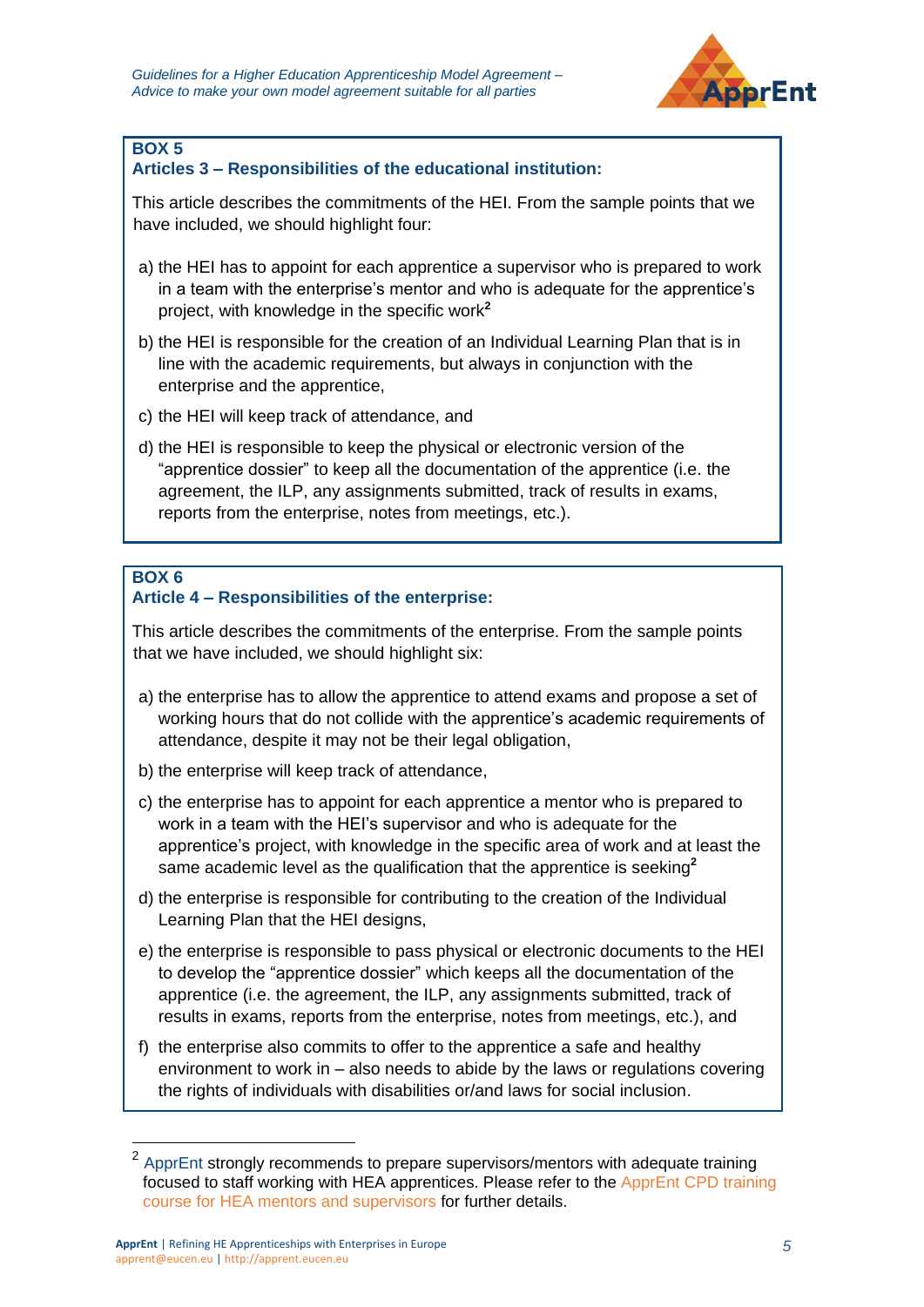

## **Article 5 – Responsibilities of the apprentice:**

This article describes the commitments of the apprentice. From the sample points that we have included, we should highlight four:

a) the apprentice will

- $\triangle$  follow the internal rules of the enterprise
- $\triangle$  perform diligently
- $\triangle$  observe professional secrecy information about the work development cannot be shared with anyone apart from with his/her HEI supervisor,
- b) the apprentice will create and keep a diary to record achievements at different levels and application of theory into practice – this diary will be made available to the supervisor and the mentor at any moment and excerpts can form part of the apprentice dossier kept at the HEI,
- c) the apprentice will contribute to the creation of the Individual Learning Plan that the HEI designs, and be proactive and informative so the final document is accurate and adequate,
- d) the apprentice will justify any absence liaising with the mentor and the supervisor and informing them about it.

## **BOX 8**

### **Article 6 – Evaluation and certification of skills:**

Point one of this article prompts users to review the internal provision for evaluation and adopt it – you need to take into account the learning outcomes and acquirement of skills, the different criteria observed at different times of the programme and also penalties, when needed.

An important part of the evaluation is the "apprentice dossier", which collects all the evidence of progress and work done and that is put together at the HEI with the collaboration of the mentor and the apprentice.

This article needs to spell out the minimal conditions required to pass the HEA programme (attendance, dedication, etc.).

You can also include in this article any regulation connected to the need and conditions for final exam(s) to prove the achievement of learning outcomes according to the Individual Learning Plan. In section 5 of the ILP there is space to detail methodologies of assessment, including behaviour, and resolution of situation, even suspension.

One important point in this article is point 5, where you can describe what happens in the case that an apprentice does not fully achieve the minimum requirements to obtain his/her award. Do you want to grant the apprentice another chance? Do you want to offer the apprentice an alternative award?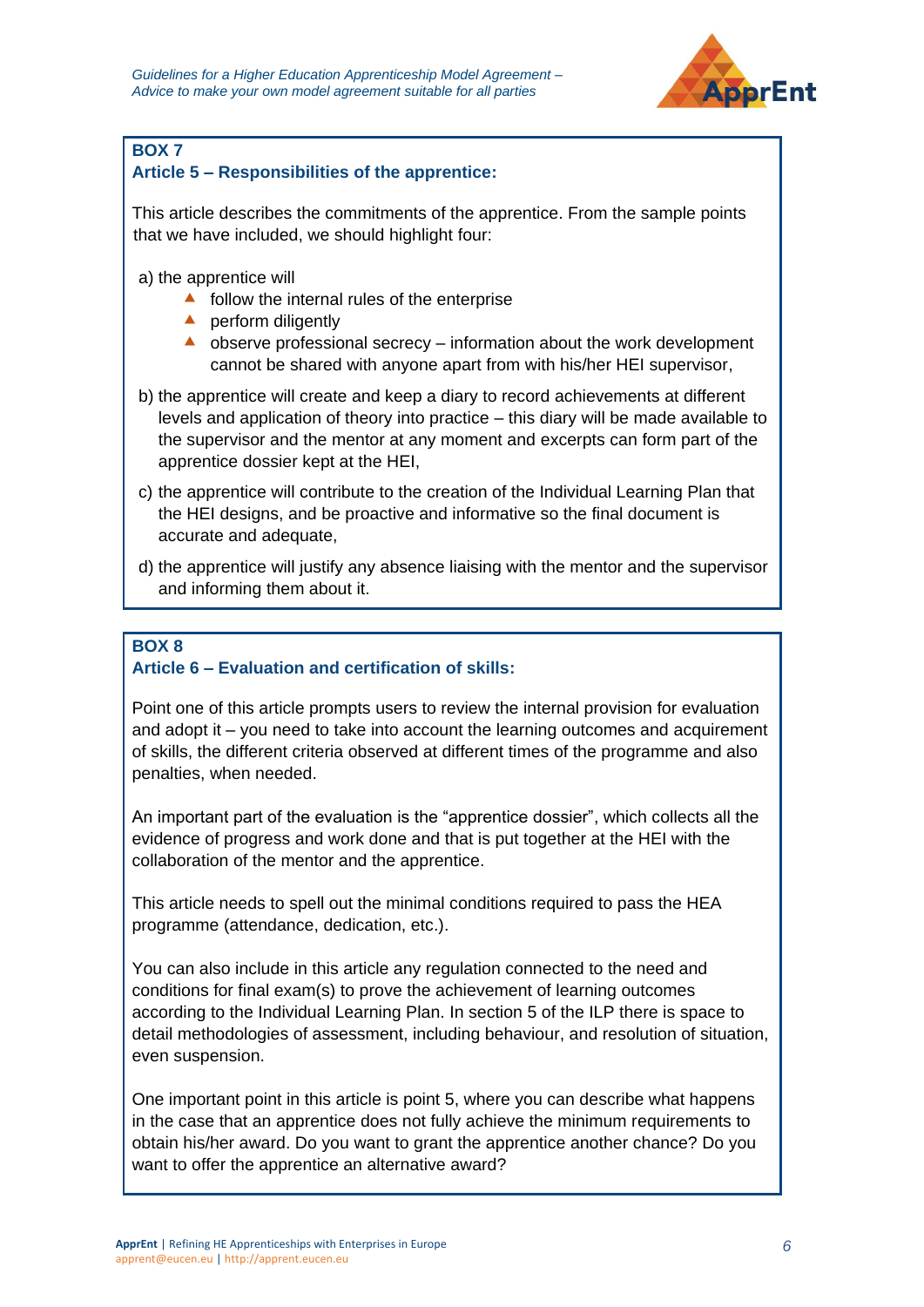

## **Article 7 – Follow-up and monitoring:**

We want to highlight the importance of collaboration and good exchange between the HEI and the enterprise. Both the supervisor and the mentor should feel they are a team, together with the apprentice. Whereas not always is possible to meet faceto-face, periodical communication (via email or virtual meetings, for example) are important and could help improving the results of the apprentice.

## **BOX 10**

### **Article 8 – Financial provisions and remuneration of the apprentice:**

Although we are aware that not all the countries in Europe see as an essential part of the HEA programmes the provision of economic compensation for the apprentices, the ApprEnt consortium highly recommends to build any new programme of this type foreseeing some remuneration for the apprentice. This is an essential characteristic of this kind of programmes. Whether this remuneration comes in the form of a grant paid by a public authority or in the form of a salary or contribution paid by the enterprise is an issue to deal with according to the specific context and resources available: HEI-enterprise collaborations have to discuss and decide how to do it. In case the remuneration is provided in the form of a salary, the enterprise will have to follow the national legislation in force. This article is also connected to section 6 of the ILP, where full details of the contract are requested.

### **BOX 11 Article 9 – Applicable Labour Law:**

Users need to refer to their national legislation and insert in the agreement the relevant sections. This is also very much connected to section 6 of the ILP.

One point to be aware of in this article is connected to the possibility that an apprentice is recruited afterwards as full member of staff of the enterprise where the workplace learning has taken place. The agreement should indicate if this apprenticeship period would be considered as trial period and/or if this period would count for seniority within the company. It should also be clarified how/if it influences retirement age. These aspects have to be discussed within the enterprise and agreed upon.

### **BOX 12**

### **Article 10 – Modification and termination of the agreement:**

Any changes of the agreement should be discussed, agreed and signed by the three parties: the enterprise, the HEI and the apprentice. Our recommendation is that the relevant legislation or national laws are copied in the text to reinforce the article.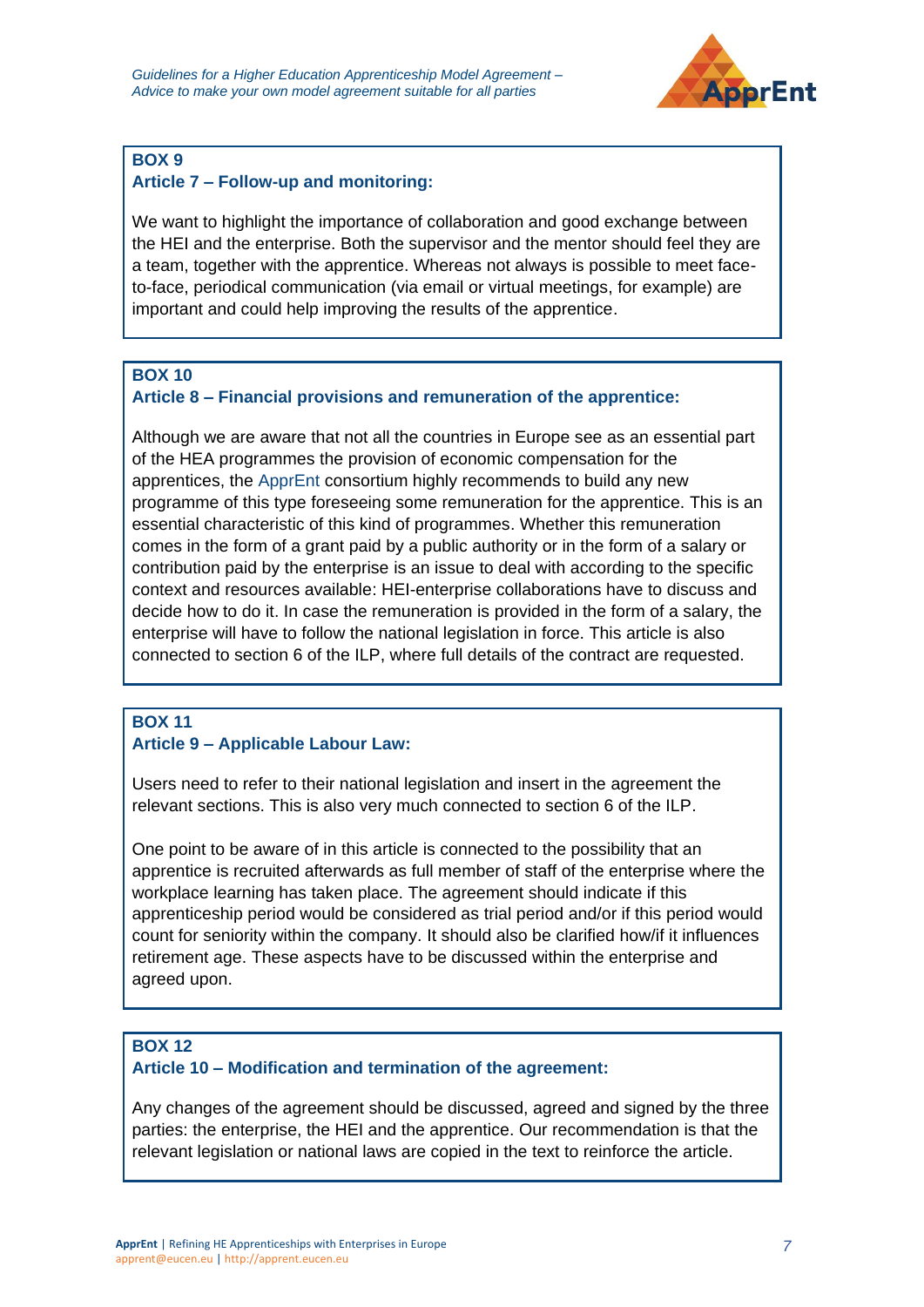

#### **Article 11 – Nature and resolution of disputes:**

The text in this article is very general. It is important to identify the right way of resolving disputes according to national legislation and introduce the description to your agreement. HEIs and big companies should be able to help with this article as they use this kind of article in most of their official contracts and agreements.

## **BOX 14**

#### **Dating and signing of the agreement:**

As explained in Box 1, we highly recommend to ask the apprentice to sign the agreement. This should take the relationship a step further and should make the apprentice feel more responsible and aware of the expectations and objectives to fulfil. The agreement, therefore, should be printed in triplicate and get signed by the three parties.

The Individual Learning Plan has the same format, with three signatures, to ensure that the three parties agree with the plan and have information of the involved individuals, which will also help them to establish communication protocols, for example.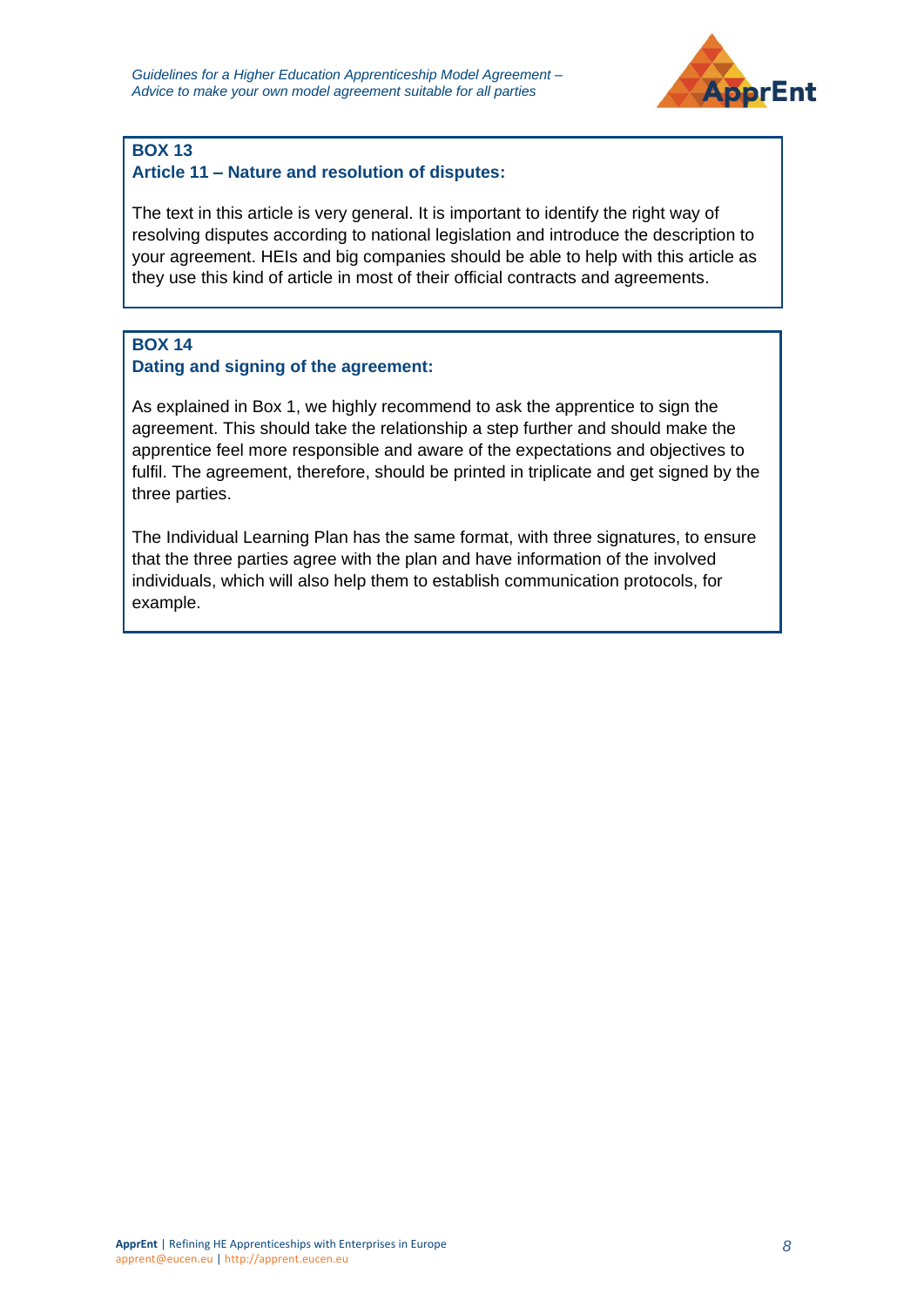

## <span id="page-8-0"></span>**Annex 1 – Sample Model**

*This sample integrates all the recommended points but is not a real model (i.e. it has not been used by anyone yet). The objective of writing it is that readers can see a way of wording the suggestions done in the guide. You are invited to use it to build your own model afterwards.*

This Agreement is made by and between:

- Ms/Mr [XXX], position [XXX], acting in the name of and on behalf of the [University of XXX] (hereinafter the **institution**), tax identification number [XXX] and registered office in [street, number, post code, city];
- A Ms/Mr **[XXXI**, acting in the name of and on behalf of **[Enterprise/Organisation XXX**] (hereinafter, the **enterprise**), tax identification number [XXX] and registered office in [street, number, post code, city]; and
- Ms/Mr [XXX], hereinafter called the **apprentice**, identification number [XXX] and living in [street, number, post code, city].

The parties to this Agreement recognise herein the legal capacity of all those intervening as representatives and represented individuals, companies and entities, as explained above, to execute this Agreement and hereby state that in the framework of Higher Education Apprenticeship, programmes have to comply with the following six criteria:

- 1. learning alternates between a workplace and an educational or training institution
- 2. the programme has a strong tutoring/mentoring aspect both at work and in the HEI, where the employer and higher education institution in collaboration assume responsibility for providing instruction and meaningful learning opportunities at the workplace with a skilled person, in order to offer to the apprentice, the opportunity to acquire the knowledge, skills and competences needed in the profession
- 3. the programme is part of formal and/or continuing education and training
- 4. on successful completion of the programme, apprentices acquire a qualification or a part of a qualification and receive an officially recognised certificate
- 5. apprenticeships are based on a contract or formal agreement between employer and apprentice but, sometimes, can be based on a contract or formal agreement with the HEI
- 6. apprentices are contractually linked to an employer and to a HEI and receive remuneration in the form of wage, allowance or similar for their work

and, therefore, the **institution**, the **enterprise** and the **apprentice** state as follows: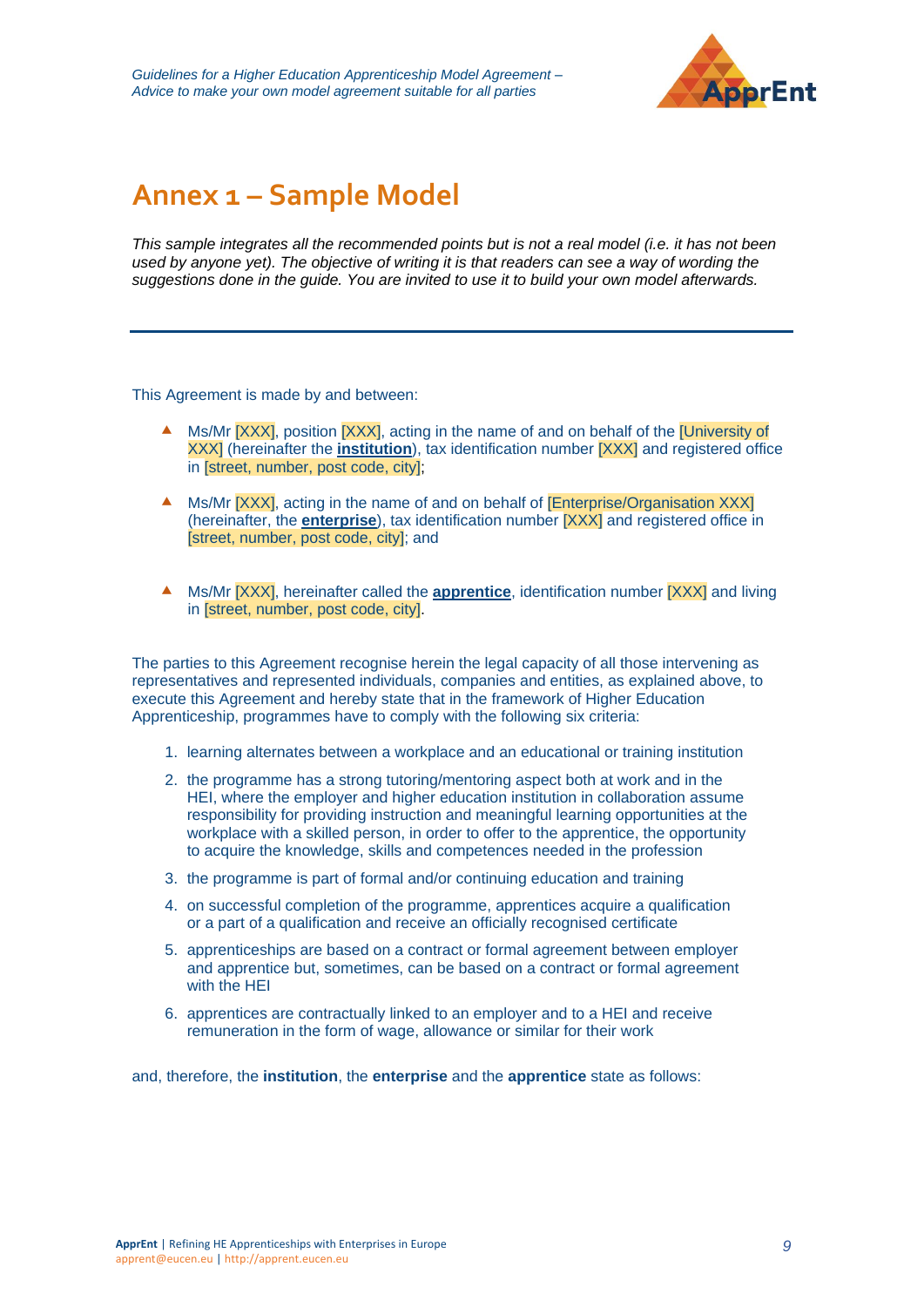

#### **ARTICLE 1 – Purpose of the agreement**

The main purpose of this agreement is to define the conditions for partnership between the **institution**, the **enterprise** and the **apprentice** with the final objective of enabling the last one to obtain the [insert here the full title of the degree or training programme].

This agreement enables the **apprentice** to apply the knowledge acquired in his/her academic training, thereby promoting the acquisition of skills that will prepare him/her to perform professional activities, enhance his/her employability and foster his/her entrepreneurial ability.

#### **ARTICLE 2 – Organisation of the apprenticeship scheme and individual learning plan**

The practical part of the programme mentioned in Article 1 will take place in the premises of the **enterprise**. The starting and ending dates, number of hours, educational programme, goals and competences, evaluation, support action, and other details are annexed to the current agreement in the *Individual Learning Plan*<sup>3</sup> that forms integral part of this agreement.

The timetable for the apprenticeship is established according to the characteristics and the availability of the **enterprise**. The timetables shall be compatible with the academic, educational, representation and participation activities of the **apprentice** as programmed by the **institution**. With respect to the duration of the apprenticeship itself, it will not exceed the maximum limit established in the applicable regulations.

#### **ARTICLE 3 – Responsibilities of the institution**

The **institution** commits to:

- A ppoint an academic supervisor, who will monitor the correct development of the educational program, and will work with the mentor at the **enterprise** regarding any related issues or functions established by regulations.
- Create, for each **apprentice**, an *Individual Learning Plan* that includes the details referred to in Article 2.
- **Provide the educational, material and human resources necessary for the** apprenticeship programme, as described in the educational programme and *Individual Learning Plan*.
- Establish a monthly attendance certificate, based on attendance sheets issued by the **institution** that will make them available to the **enterprise**.
- Submit to the **enterprise** at the end of the apprenticeship period an annual attendance certificate signed by the **apprentice**.
- ▲ Create and keep an "apprentice dossier", which will hold the current agreement, the ILP and any documentation and supporting materials relevant to the apprentice (e.g. submitted assignments, exams, periodical reviews of progress, etc.)

#### **ARTICLE 4 – Responsibilities of the enterprise**

The **enterprise** commits to:

- **A** Organises the **apprentice**'s working time so that the educational programme and the training schedule are respected. The **enterprise** undertakes to allow the **apprentice** to attend all of the courses taught and assessment tests foreseen for graduation.
- Allow the **apprentice** to sit for his/her exams, since the collaborating entity understands that he/she is following a HE training programme.
- Allow the **apprentice** to exercise professional activities in relation to the qualification prepared.
- A Appoint a mentor who will be responsible for welcoming, informing, guiding and evaluating the **apprentice** within the **enterprise**. The appointed mentor and the academic supervisor from the **institution** undertake to collaborate and exchange any information useful to the progress of the **apprentice**. The mentor will provide the academic supervisor with the final report on the **apprentice**'s performance. Said report

 $\overline{a}$ 

<sup>&</sup>lt;sup>3</sup> See Annex 2 of this document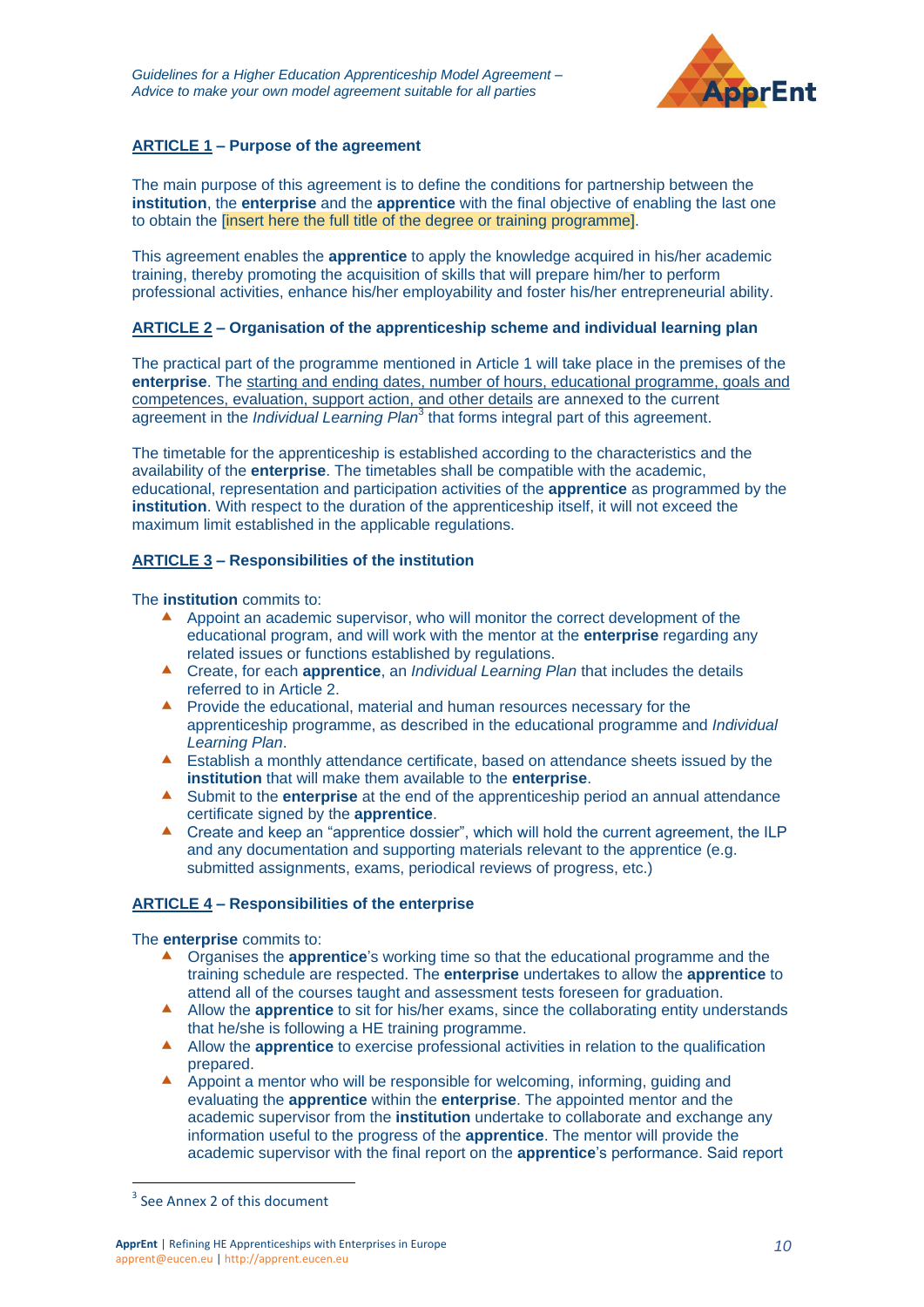

must state the amount of time spent at the **enterprise**, the total hours and work performed, the extent of use and participation, **apprentice** performance and skills acquired.

- Check and notify the **institution** of the absences of the **apprentice**.
- A Allow the **apprentice** to carry out all work related to his/her training, during the time spent within the **enterprise**.
- Collect and pass onto the **institution** any relevant documentation (e.g. pieces of work done such as reports or analysis, periodical reviews of progress, etc.) to be kept in the "apprentice dossier"
- **Provide the resources and services required to ensure completion of the planned** apprenticeship activities, in observance of all criteria relating to universal access and design for all people, as established by [INDICATE LAW on rights of persons with disabilities and their social inclusion].
- ▲ Comply with and enforce compliance of the corresponding health and safety rules established by the selected **enterprise**, and inform and train the **apprentice** to ensure his/her compliance with and respect for those rules.

In the event of a work interruption, the **enterprise** undertakes to immediately inform the **institution** and to send a copy of the notice of work interruption.

In the event of termination of the apprenticeship contract, the **enterprise** undertakes to notify in writing the **course provider**, the funding body and any other competent authorities.

For the purposes of the connection between internal training and external training, in relation to apprenticeships aimed at obtaining the detailed degree mention under Article 1, in-service training can be provided for the academic supervisor and the company mentor for sharing of planning, experience management and evaluation of results.

#### **ARTICLE 5: Responsibilities of the apprentice**

The **apprentice** shall abide by the internal rules of the **enterprise** and follow the directions received from the person in charge.

The **apprentice** shall perform the assigned tasks diligently, and for that purpose they will observe professional secrecy during their stay and once it has concluded.

The **apprentice** will keep a diary or detailed notebook where he/she will explain:

- a) things that he/she has learnt,
- b) things that he/she knew but has been able to apply in real cases,
- c) notes to remember that will make his/her performance better.

This diary has to be kept up to date and available to be shown to the mentor or/and the supervisor in case any of them request it. This diary is a tool to discuss and demonstrate his/her progress and achievement of competences. This diary will be part of the "apprentice dossier" kept by the **institution**.

In the event of absence, the **apprentice** will be required to provide justification to the corresponding **institution**. The rules for leaves of absence will be agreed on by the mentor and the supervisor, in all cases with regard to the permits to which the **apprentice** is entitled, in accordance with the prevailing legislation.

#### **ARTICLE 6: Evaluation and certification of skills**

- 1. The **institution**, in compliance with the provisions in force on evaluation issues provided for by the sector regulations and by the respective legal systems and in collaboration with the **enterprise**, defines in the individual learning plan:
	- a) learning outcomes, in terms of theoretical and practical skills;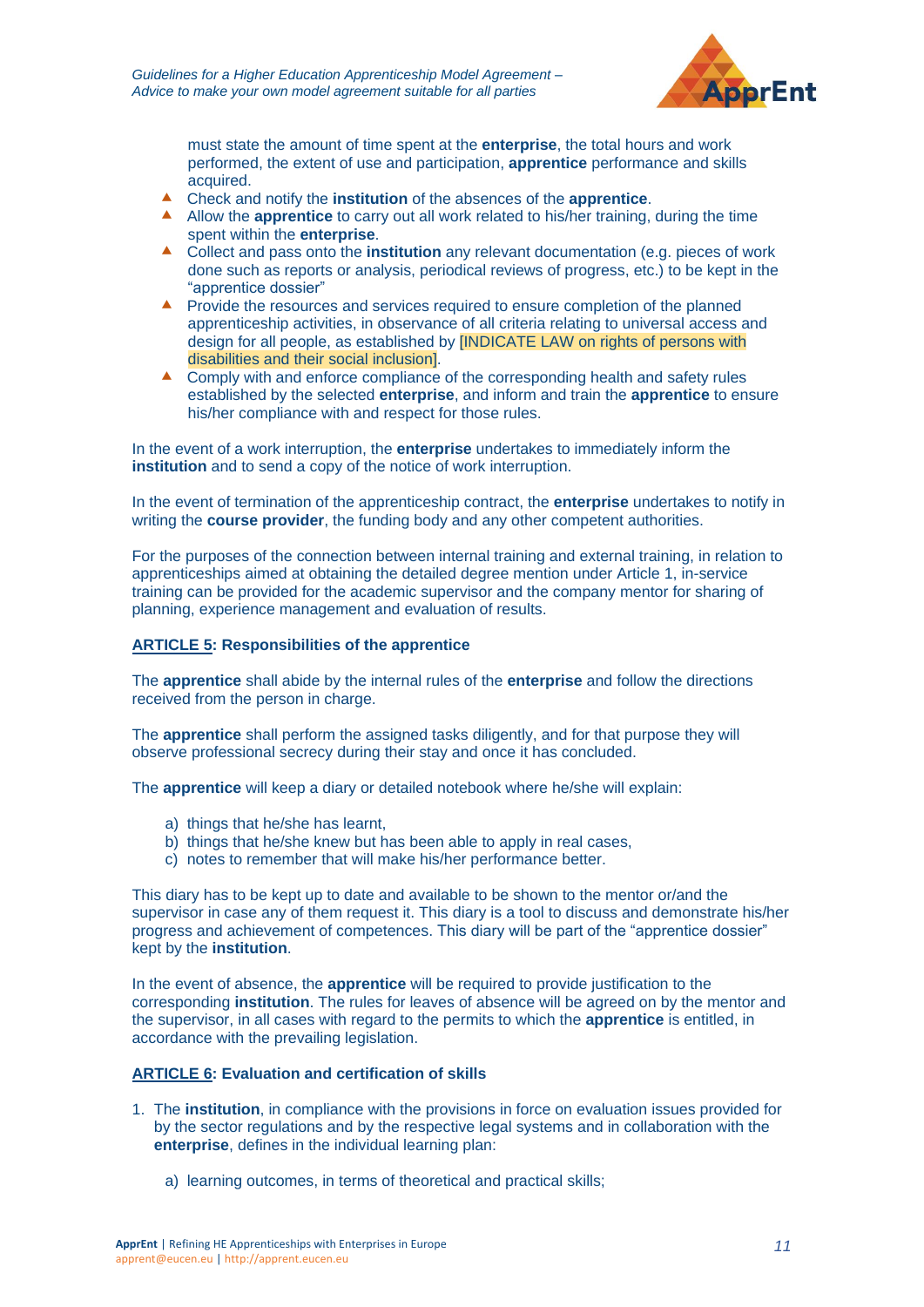

- b) the criteria and methods of initial, intermediate and final assessment of learning and, where applicable, behaviour;
- c) any realignment, support and recovery measures, even in cases of suspension of the judgment.
- 2. On the basis of the criteria referred to above in point 1 of article 6, and compatibly with the provisions of the respective legal systems, the **institution**, with the support of the **enterprise** (for the part of the workplace) carries out the monitoring and evaluation of the learning, also for the purposes of admission to the final exams of the apprenticeship courses, it highlights them in the "apprentice dossier" and communicates the results to the **apprentice**.
- 3. To be entitled to the final evaluation and certification referred to in this article, the **apprentice**, at the end of his/her apprenticeship programme, must have attended at least three quarters of the time dedicated to the academic content and at least three quarters of the time dedicated in the workplace, as specified in the individual training plan. Where provided for in the respective legal systems, the frequency of three-quarters of the total hours of internal training and external training referred to in the individual training plan is a minimum requirement even at the end of each year, for the purposes of admission to the following year.
- 4. The final examinations of the apprenticeship courses are carried out, where required, in application of the current regulations relating to the respective legal systems, also taking into account the evaluations expressed by the academic supervisor and the company mentor in the individual file referred to in point 2 of article 8 and in operation of the learning outcomes defined in the individual training plan.
- 5. In the case the apprentice does not fulfil the minimum requirements to obtain the award specified in the current agreement and Individual Learning Plan, the institution with the agreement of the enterprise will offer him/her the possibility to:
	- a) Re-sit the exams? extend the workplace period to finish the project? or…)
	- b) Offer a lower award or some sort of recognition
- 6. The **apprentice** in the current apprenticeship programme is guaranteed the right to validate competences even in cases of early termination or termination of the present agreement and/or its related contract, starting from a minimum period of work of three months from the date of employment.

#### **ARTICLE 7: Follow-up and monitoring**

For good coordination, follow-up and optimum development of the actions, the persons in charge of both the **institution** and the **enterprise**, along with the academic supervisor and the company mentor, will be in regular contact, will arrange to meet whenever necessary (face-toface or virtually), and will undertake to solve by mutual agreement any incident that might occur during the completion of the actions included in this Agreement.

#### **ARTICLE 8: Financial provisions and Remuneration of the apprentice**

The **apprentice** is paid on the basis of an employment contract according to national current labour laws. At the end of the workplace period, if the **apprentice** and the **enterprise** want to continue with the current agreement, the remuneration and other necessary conditions shall be agreed upon and an addendum detailing this extension should be added as Annex to the original agreement.

The contracting parties are aware and consider that the apprentice remuneration may not be lower than the minimum wage established by the national current labour laws. In case the national minimum wage increases and the **apprentice**'s remuneration is lower, the **apprentice**'s remuneration will be raised immediately accordingly (if necessary retroactively).

#### **ARTICLE 9: Applicable Labour Law**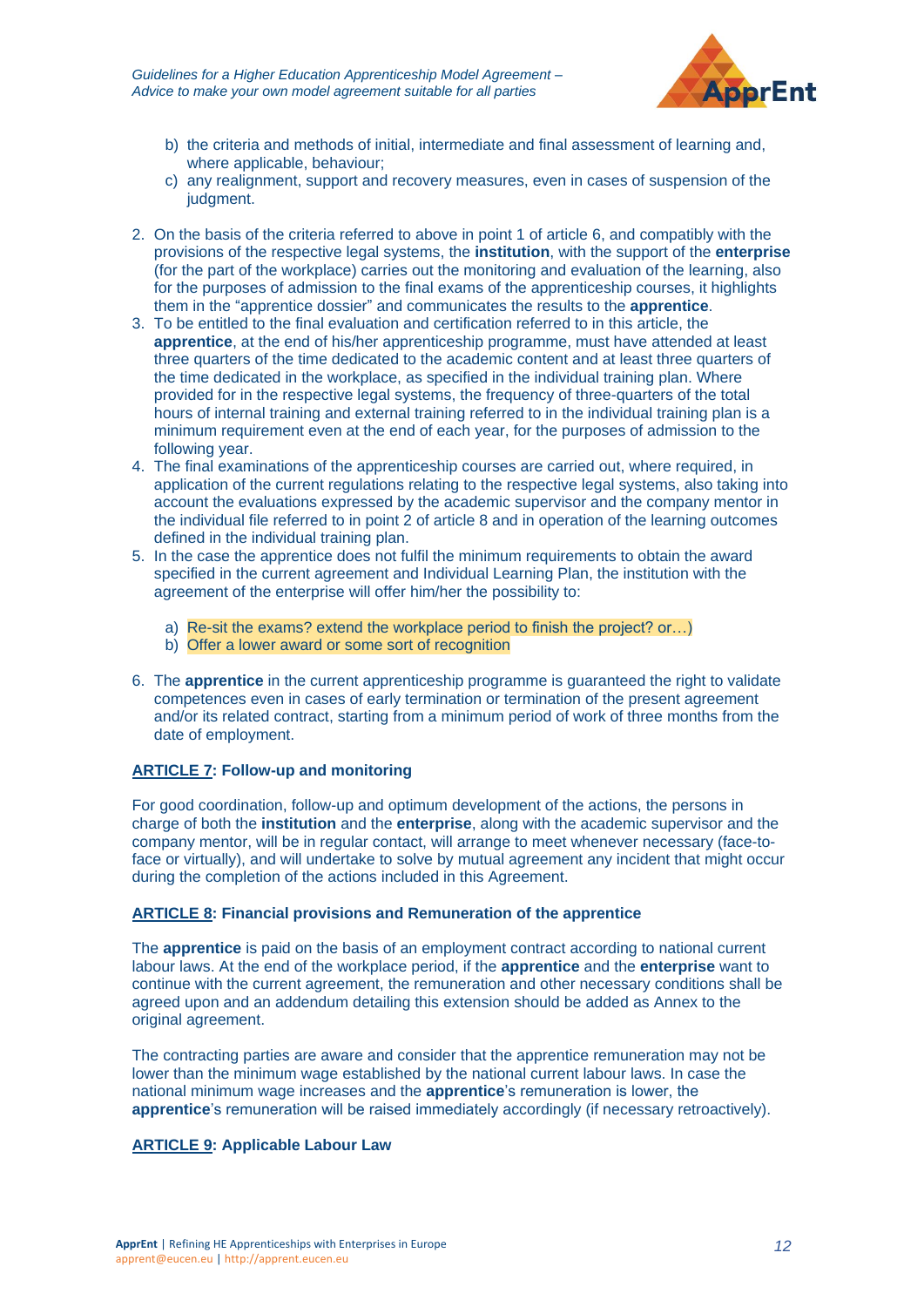

HERE INSERT PROVISIONS as to obligations related to an employment contract, and referring to the fact that the implementation of apprenticeships cannot be used as a substitute for regular iob positions.

In the event that the apprentice joins the staff of the collaborating entity at the end of his/her apprenticeship programme, the apprenticeship period shall / shall not be counted for the purposes of seniority within the company, or shall serve as the trial period, except when the applicable collective agreement expressly stipulates otherwise.

#### **ARTICLE 10: Modification and termination of the agreement**

This Agreement may be modified by unanimous agreement of the three parties; any modification will be formalised in a corresponding addendum that will be attached to this agreement and be integral part of it.

This Agreement will terminate on completion of the actions included herein, or if there are grounds for termination. Grounds for termination are contained in article XXX of Law XXX. If at the moment of resolution, the **apprentice** is enrolled in an apprenticeship programme and still engaged with the **enterprise**, the Agreement will continue to have full effect until it is terminated.

In the event of termination of the Agreement, the decisions required to ensure appropriate settlement will be adopted, including any compensation from the defaulting party.

#### **ARTICLE 11: Nature and resolution of disputes**

Any discrepancies in relation to the interpretation, development, modification, resolution and effects that might arise from the application of this Agreement shall be resolved by agreement of the three parties. If no such agreement is reached, litigious matters will be heard by the courts of the corresponding jurisdictional order.

As proof of compliance with what has been agreed, both parties sign all the pages of the agreement, in triplicate, at the place and on the date stipulated in the heading of this agreement.

| For the enterprise  | For the <b>institution</b> | For the <b>apprentice</b> |  |
|---------------------|----------------------------|---------------------------|--|
| <b>Name SURNAME</b> | <b>Name SURNAME</b>        | <b>Name SURNAME</b>       |  |
| <b>Position</b>     | <b>Position</b>            | <b>Identity number</b>    |  |
| signature and stamp | signature and stamp        | signature                 |  |
|                     |                            |                           |  |
|                     |                            |                           |  |
|                     |                            |                           |  |
|                     |                            |                           |  |
|                     |                            |                           |  |
|                     |                            |                           |  |
|                     |                            |                           |  |
|                     |                            |                           |  |

#### Done at [XXX], on [DAY/MONTH/YEAR]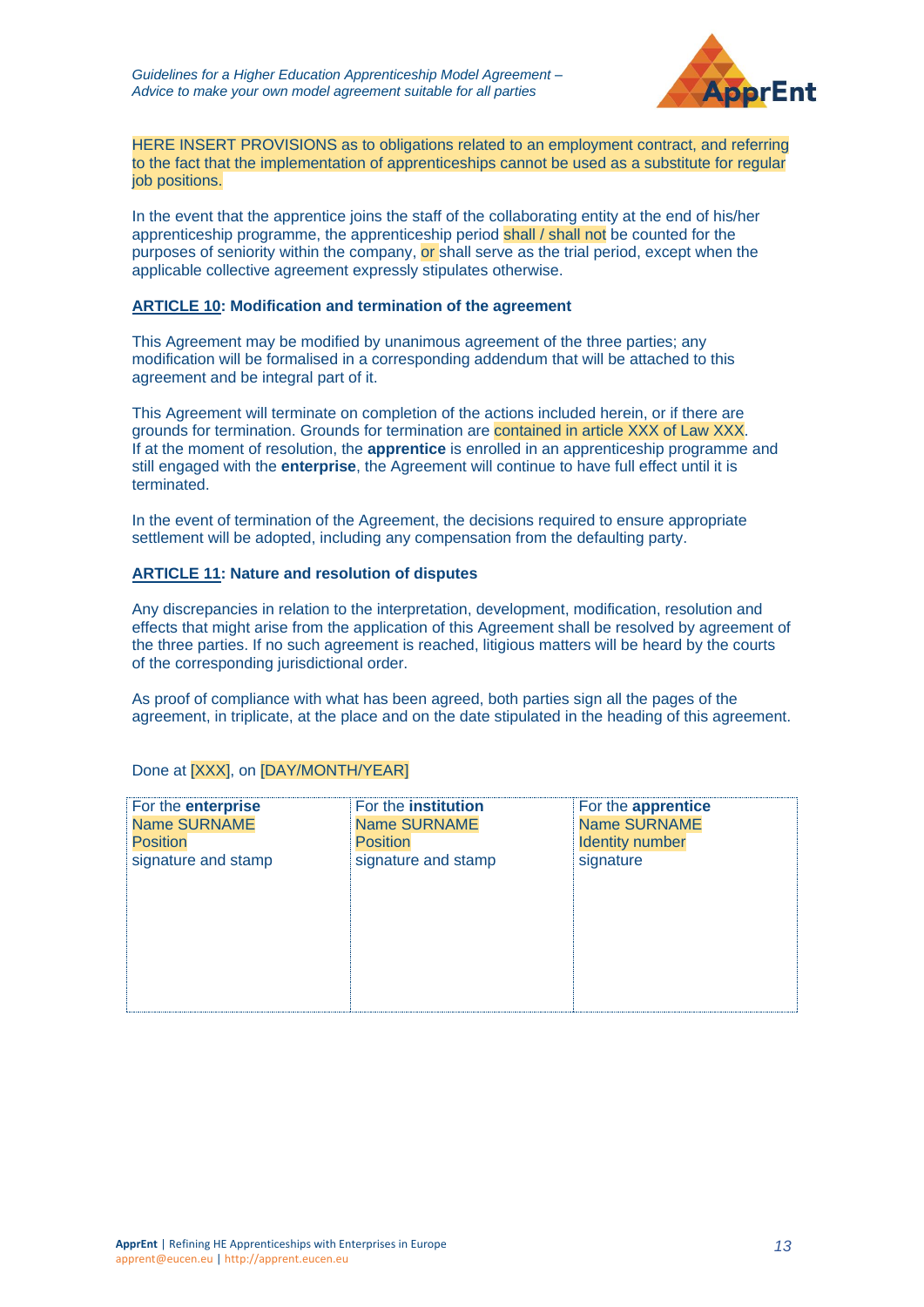

# <span id="page-13-0"></span>**Annex 2: Sample Individual Learning Plan Form**

*This sample integrates all the recommended points that need to be included in an Individual learning plan (ILP) form. In case you remove parts from this ILP, please be aware that you might need to include those aspects in the Agreement.*

## **INDIVIDUAL LEARNING PLAN (ILP)**

Towards the qualification.................................................................................................. **SECTION 1: ENTERPRISE General information**  Business name Registered office Operational headquarters Registration number VAT number **Telephone** E-mail Fax **Legal representative**  Name and surname Identity number **Appointed Mentor**  Name and surname Identity number **Telephone** E-mail Employment level/title: Subject of the assignment: Area of expertise: Years of experience

## **SECTION 2: EDUCATIONAL INSTITUTION General information**  Official name Registered office Operational headquarters Registration number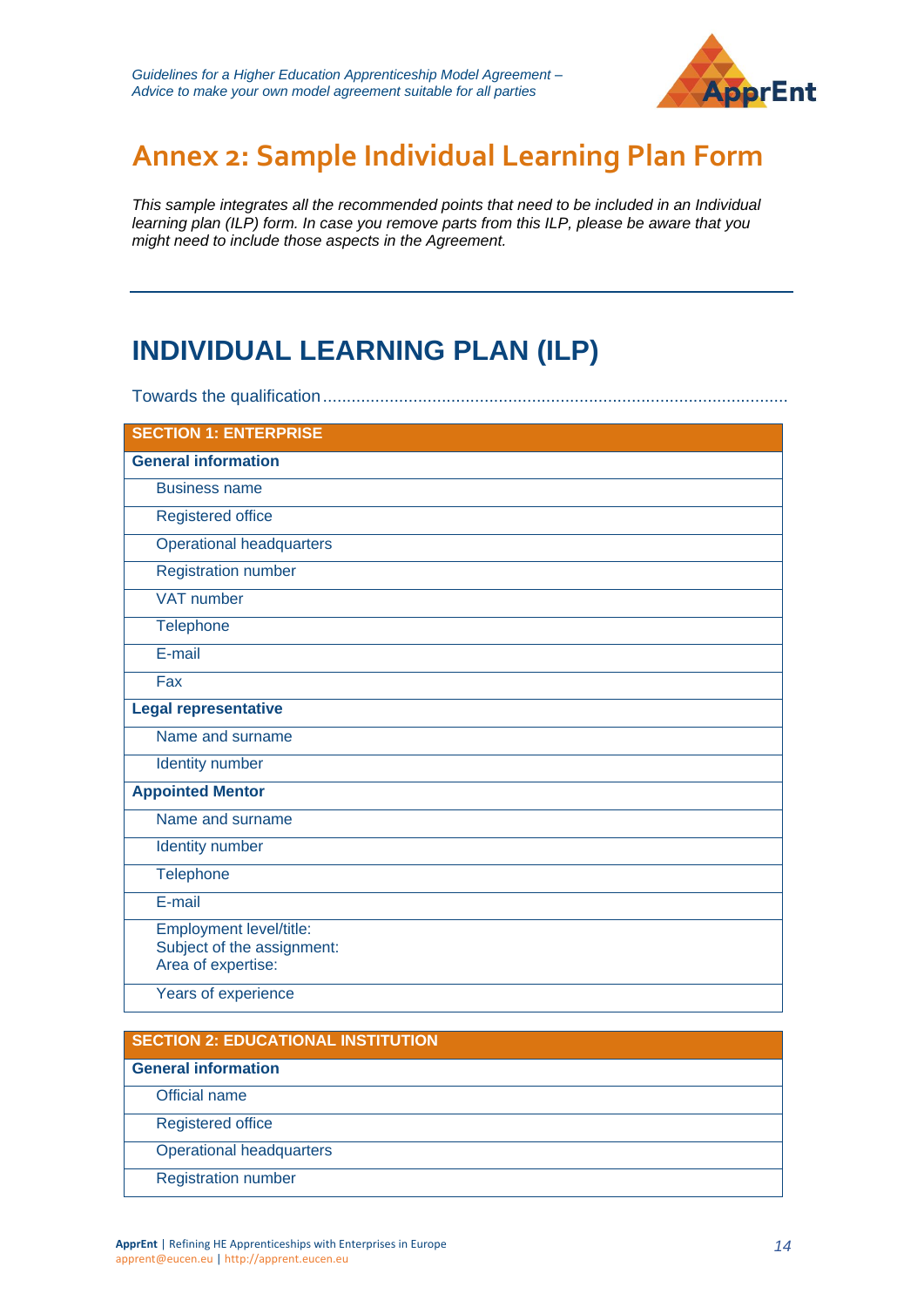

| <b>VAT number</b>                                |
|--------------------------------------------------|
| <b>Telephone</b>                                 |
| E-mail                                           |
| Fax                                              |
| Membership network (if any)                      |
| <b>Legal representative</b>                      |
| Name and surname                                 |
| <b>Identity number</b>                           |
| <b>Academic supervisor</b>                       |
| Name and surname                                 |
| <b>Identity number</b>                           |
| <b>Telephone</b>                                 |
| E-mail                                           |
| Employment level/title:                          |
| Subject of the assignment:<br>Area of expertise: |
| Years of experience                              |

| <b>SECCION 3: APPRENTICE</b>                            |                                                                                      |  |  |
|---------------------------------------------------------|--------------------------------------------------------------------------------------|--|--|
| <b>Personal data</b>                                    |                                                                                      |  |  |
| Name and surname                                        |                                                                                      |  |  |
| Identity number                                         |                                                                                      |  |  |
| Nationality                                             |                                                                                      |  |  |
| Number and deadline of residency permit (if applicable) |                                                                                      |  |  |
| Last level of study attended and year of attendance     |                                                                                      |  |  |
| Full title of the highest qualification acquired:       |                                                                                      |  |  |
| <b>Additional experiences</b>                           |                                                                                      |  |  |
| Traineeships/<br>Internships                            | from $\frac{1}{2}$ / $\frac{1}{2}$ to $\frac{1}{2}$ / $\frac{1}{2}$ at $\frac{1}{2}$ |  |  |
|                                                         | description                                                                          |  |  |
|                                                         |                                                                                      |  |  |
|                                                         |                                                                                      |  |  |
| Apprenticeship                                          | from $1$ $1$ to $1$ $1$ at                                                           |  |  |
|                                                         | description                                                                          |  |  |
|                                                         |                                                                                      |  |  |
| <b>Work</b>                                             | from $1$ $1$ to $1$ $1$ at                                                           |  |  |
|                                                         |                                                                                      |  |  |
|                                                         | description                                                                          |  |  |
|                                                         |                                                                                      |  |  |
|                                                         |                                                                                      |  |  |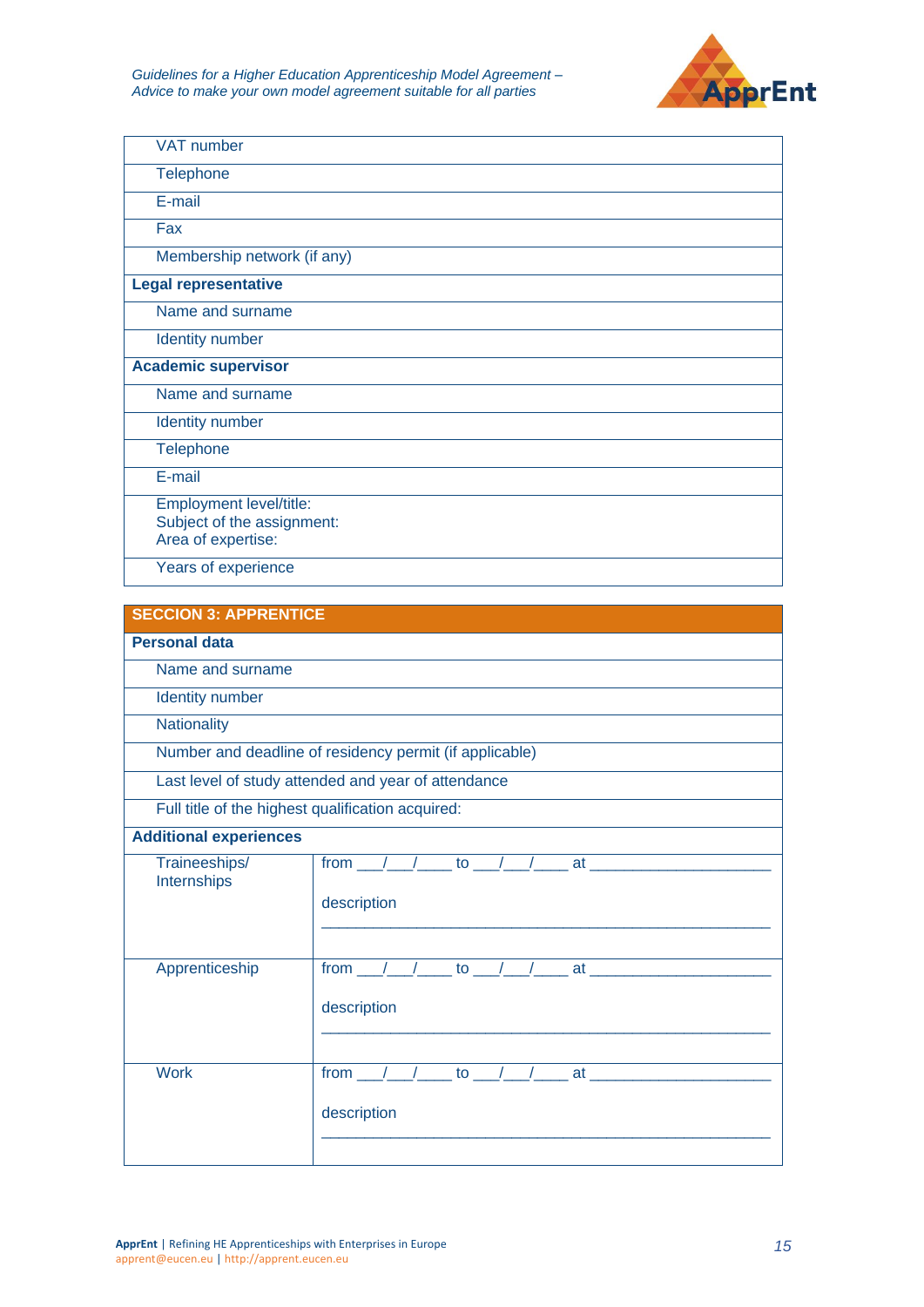

| Other                                                                                      | from $/$ $/$ to $/$ $/$ at |  |  |  |
|--------------------------------------------------------------------------------------------|----------------------------|--|--|--|
|                                                                                            |                            |  |  |  |
|                                                                                            | description                |  |  |  |
|                                                                                            |                            |  |  |  |
|                                                                                            |                            |  |  |  |
| Validation of incoming skills <sup>4</sup>                                                 |                            |  |  |  |
| Description of the procedures for providing the validation service                         |                            |  |  |  |
|                                                                                            |                            |  |  |  |
| Description and evidence of the acquired competences and of the evaluations carried out    |                            |  |  |  |
|                                                                                            |                            |  |  |  |
| Description of validated skills                                                            |                            |  |  |  |
|                                                                                            |                            |  |  |  |
| Possible re-determination of the duration of the agreement and of the contents of the path |                            |  |  |  |
| under consideration of acquired skills or of the duties assigned within the contractual    |                            |  |  |  |
| framework                                                                                  |                            |  |  |  |
|                                                                                            |                            |  |  |  |
|                                                                                            |                            |  |  |  |
| <b>SECCION 4: APPRENTICESHIP PROJECT</b>                                                   |                            |  |  |  |
| Description of educational activity:                                                       |                            |  |  |  |
|                                                                                            |                            |  |  |  |

Duration of workplace training:

Place of development of the training activity:

Delivery methods of the training:

Learning outputs to be achieved by the end of the training:

Competences to be acquired by the end of the training:

Other outputs or competences envisaged that, although not mandatory, will be acquired during the work placement:

**SECTION 5: EVALUATION OF LEARNING**

Description of the criteria and methods of initial, intermediate and final assessment of learning and, where required, behaviour, as well as related realignment, support and recovery measures, even in cases of suspension of judgment

**SECTION 6: LEGAL CONTRACTUAL ASPECTS**

Expected date of incorporation:

Contract duration (in number of hours)

Expected date of finalisation:

 $\overline{a}$ 

<sup>&</sup>lt;sup>4</sup> For "identification and validation of competences" we hereby mean the process that leads to the recognition, by the body entitled in accordance with the law, of the skills acquired by the person in a formal, non-formal or informal context.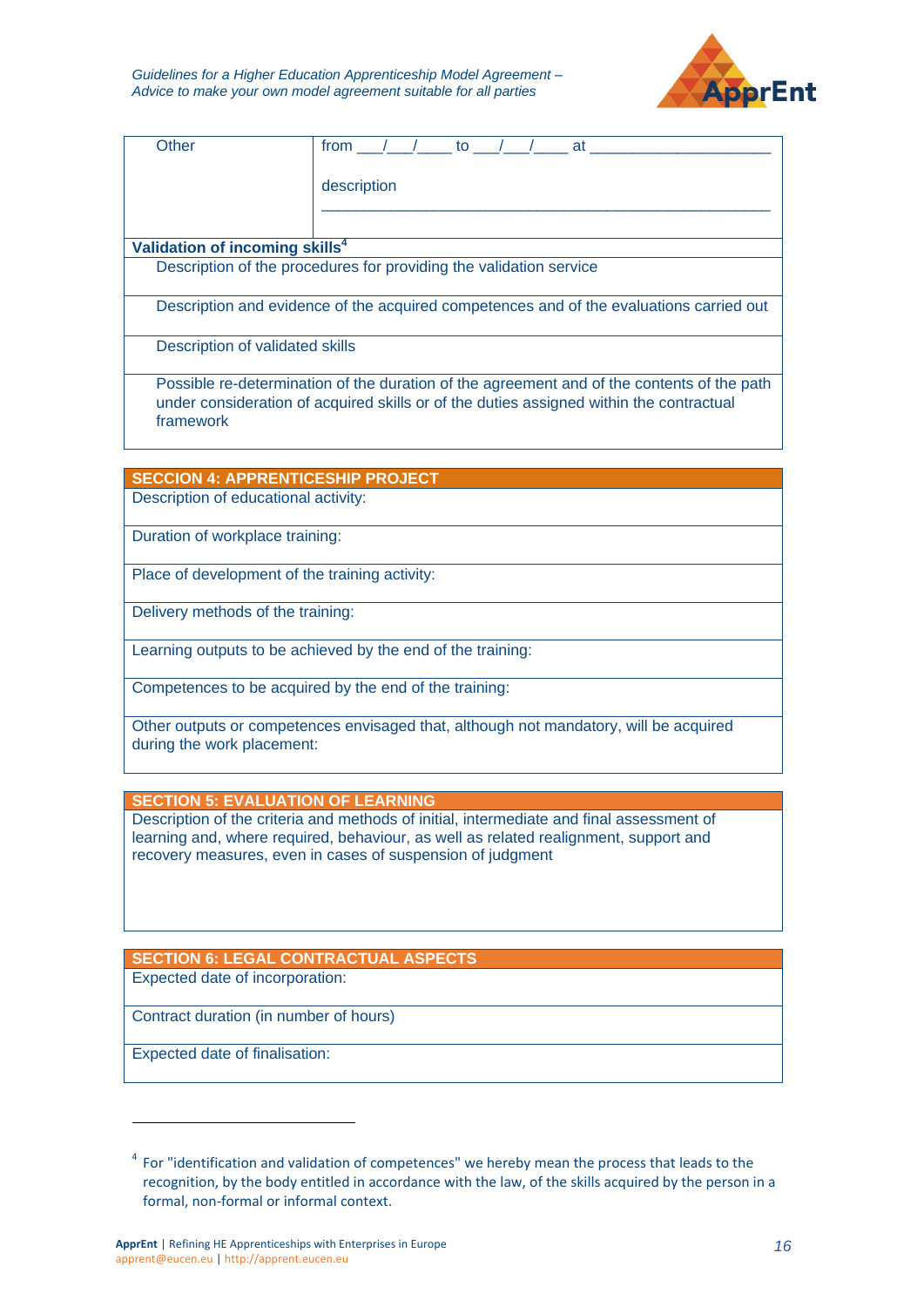

| Description of the contract applied according to national law<br><b>Contractual level</b><br>At entry __________ |
|------------------------------------------------------------------------------------------------------------------|
| At the end of the contract                                                                                       |
| Type of contract<br>$\Box$ Full time<br>□ Part time (specify <u>____________________</u>                         |
| Remuneration/Grant (euros p/month)                                                                               |

## Done at [XXX], on [DAY/MONTH/YEAR]

| For the enterprise  | For the institution | For the apprentice     |
|---------------------|---------------------|------------------------|
| <b>Name SURNAME</b> | <b>Name SURNAME</b> | <b>Name SURNAME</b>    |
| <b>Position</b>     | <b>Position</b>     | <b>Identity number</b> |
| signature and stamp | signature and stamp | signature              |